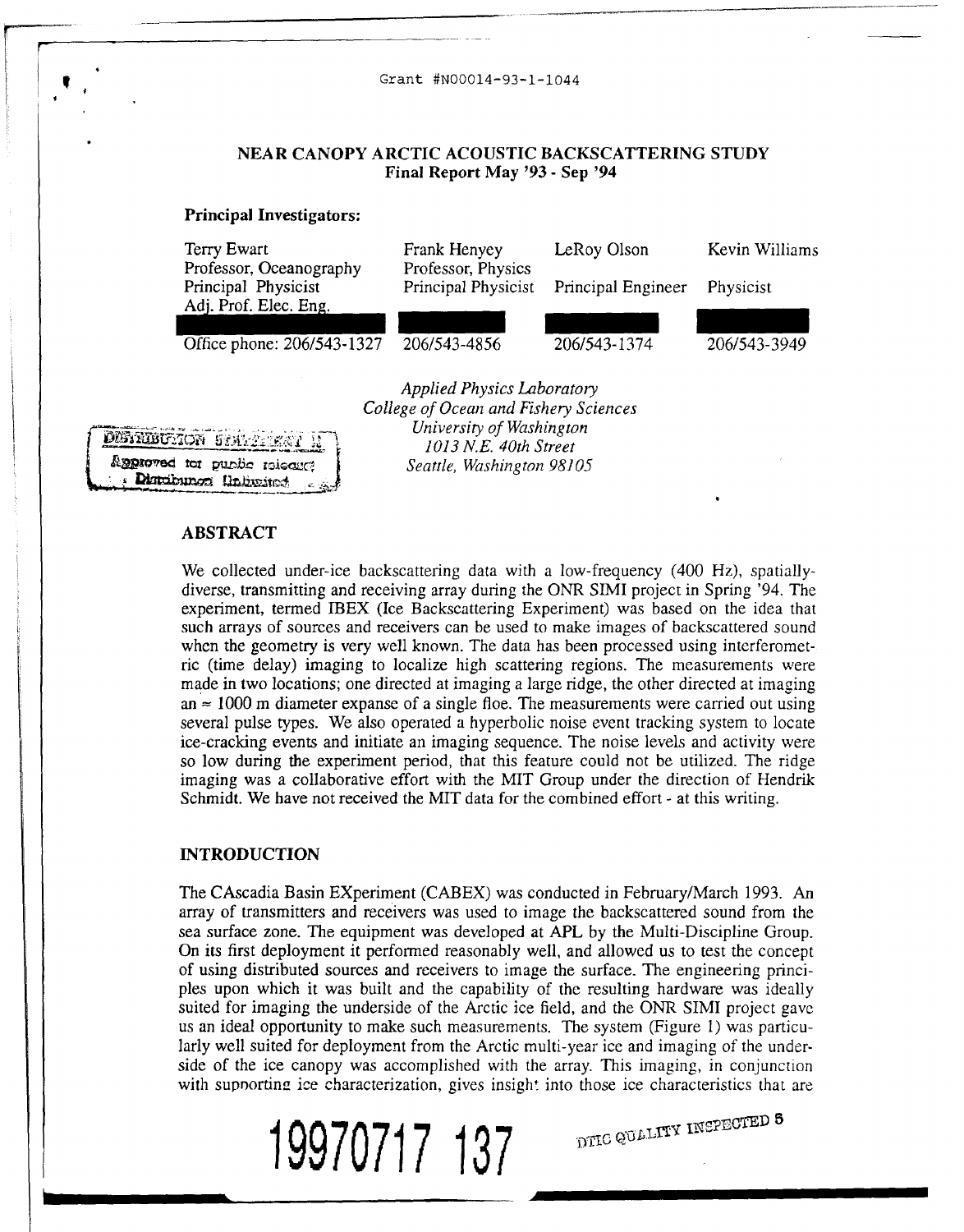

 $\ddot{\bullet}$ 

## **DEPARTMENT** OF **THE NAVY OFFICE OF NAVAL RESEARCH SEATTLE REGIONAL RESEARCH<br>SEATTLE REGIONAL OFFICE 1107 NE 45TH STREET, SUITE 350 SEATTLE WA 98105-4631 IN REPLY REFER TO:**

4330 ONR 247 **11** Jul **97**

- From: Director, Office of Naval Research, Seattle Regional Office, 1107 NE 45th St., Suite 350, Seattle, WA 98105
- To: Defense Technical Center, Attn: P. Mawby, 8725 John J. Kingman Rd., Suite 0944, Ft. Belvoir, VA 22060-6218

Subj: RETURNED GRANTEE/CONTRACTOR TECHNICAL REPORTS

1. This confirms our conversations of 27 Feb 97 and 11 Jul 97. Enclosed are a number of technical reports which were returned to our agency for lack of clear distribution availability statement. This confirms that all reports are unclassified and are "APPROVED FOR PUBLIC RELEASE" with no restrictions.

2. Please contact me if you require additional information. My e-mail is *silverr@onr.navy.mil* and my phone is (206) 625-3196.

ROBERT **J.** SILVERMAN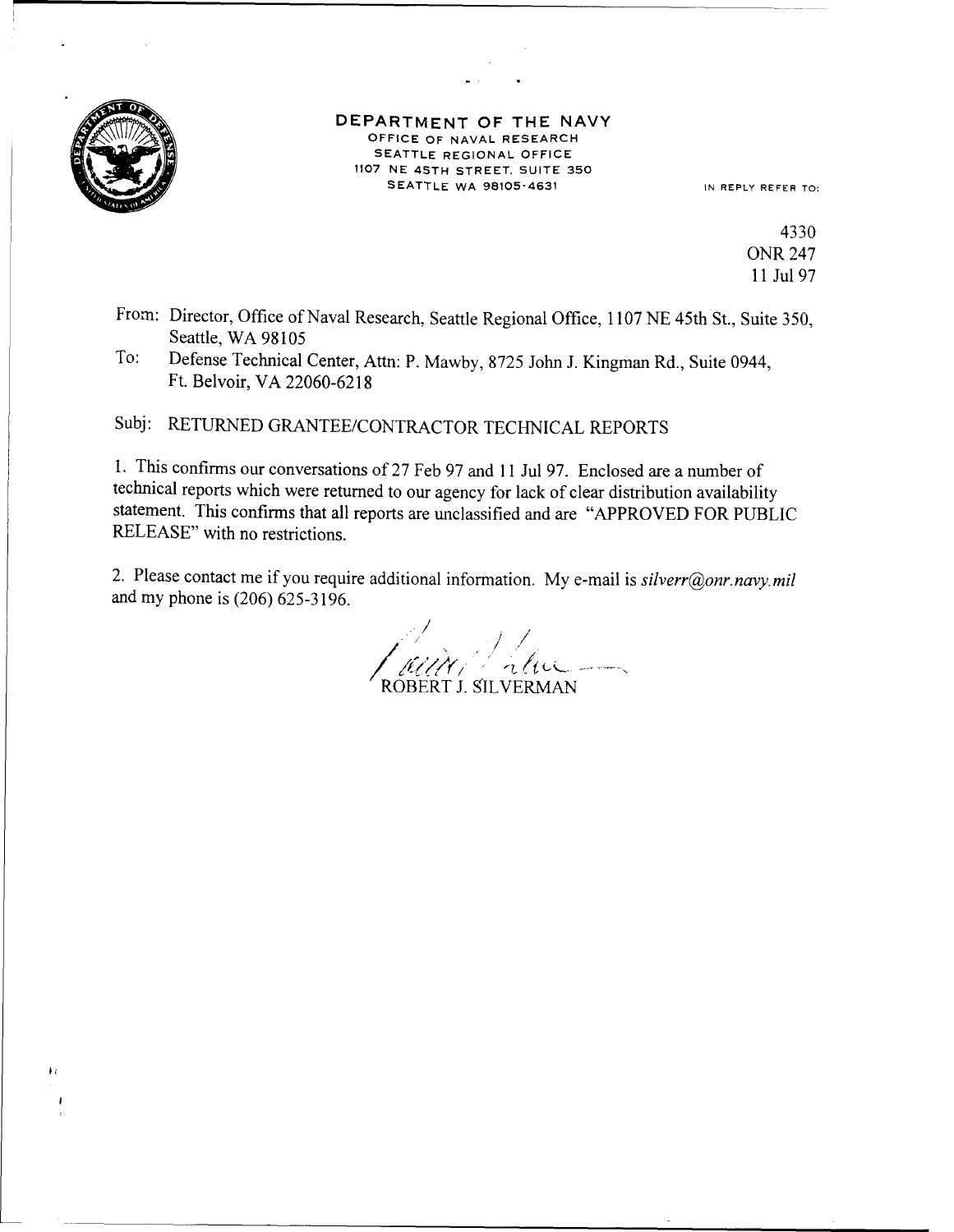

# **Ice Backscattering Experiment (IBEX)**

 $\pmb{\ast}$ 

Figure **1.**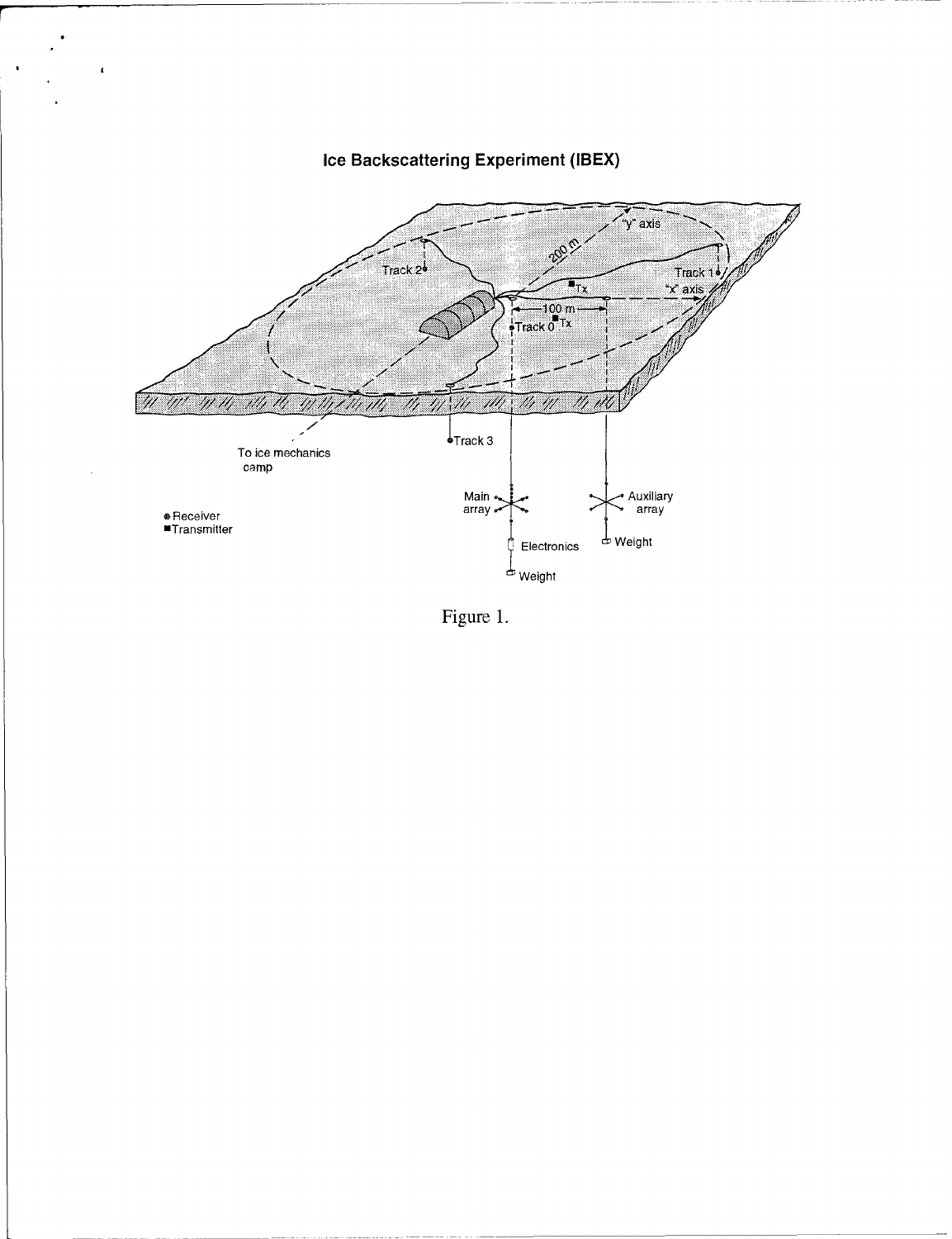important to include in low frequency scattering models, as well as allowing tests of present scattering models. During the experiment we also took several pictures of the ice floe region to compare the surface expression of the ridging with the backscattered sound field. This could pave the way for developing a low frequency backscattering model from satellite photos.

#### **LONG RANGE OBJECTIVES**

Our long range objectives are: **(1)** to relate the scattered underice sound field to ice characteristics and deterministic processes observed in the ice-mechanics experiment, and (2) to collaborate in the testing and further development of low frequency propagation models. In future efforts, these relationships could allow low frequency experiments to be initially used to target likely areas of high activity that are good candidates for instrumentation.

#### **SPECIFIC OBJECTIVES of IBEX**

Our approach was to perform low frequency scattering experiments where an approximately 1  $km<sup>2</sup>$  area of ice canopy was imaged that was also being characterized environmentally during SIMI. This allows deterministic comparison between the acoustic backscattering and physical characteristics of the ice. Collaboration with David Farmer of **IOS** will allow the ambient noise environment to be correlated with low frequency scattering data acquisition. Collaboration with Hendrik Schmidt of MIT is anticipated to allow testing of current propagation and scattering codes. These objectives will be carried out under the funding from the ONR 5 year award to Dr. Terry Ewart and the Multiple Discipline Group, MDG.

#### *Instrumentation*

The CABEX arrays were modified for deployment through the multi-year ice, and for transport in a Twin Otter aircraft to the site. A 2 kHz ice mounted tracking system was developed and deployed to facilitate the precise location of the array elements. The deployment and operation of the equipment went very smoothly. The operation, 2 km remote from the SIMI camp, consisted of two 8'x16' tents. In one were four bunks, three computer workstations, a heater, and water storage. The other tent was used to ready the arrays for deployment. During the operation, that tent was used for eating and performing repairs and maintenance. The major problems were caused by the static inverters used for powering the three workstations and other apparatus at the site. This forced us to run a generator during some of the operation, which increased the noise levels.

#### *Analysis to Date*

The ice backscattering data was retrieved to a master workstation via Ethernet from the array electronics. The data consists of the tracking information plus other diagnostics, and the time series from each of the twelve receivers of the two arrays. The separation of the two arrays was 100 m (see Fig. 1). To illustrate the capability of the imaging algorithms, we have included Figures 2-6. These show the effects of spatial diversity and coherent averaging on the clarity of the backscattered image. In Fig. 2 we see the image formed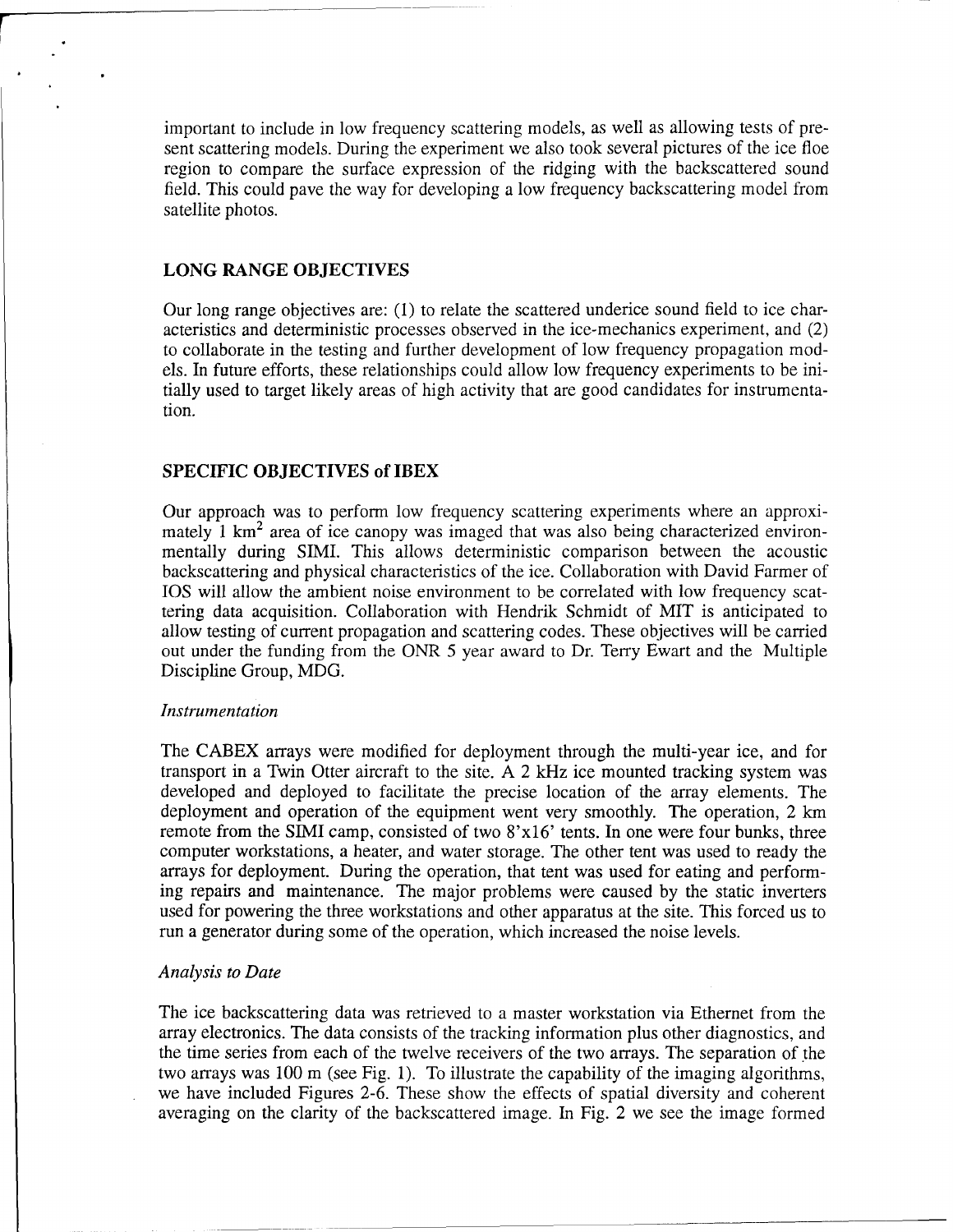

Figure 2.



Figure **3.**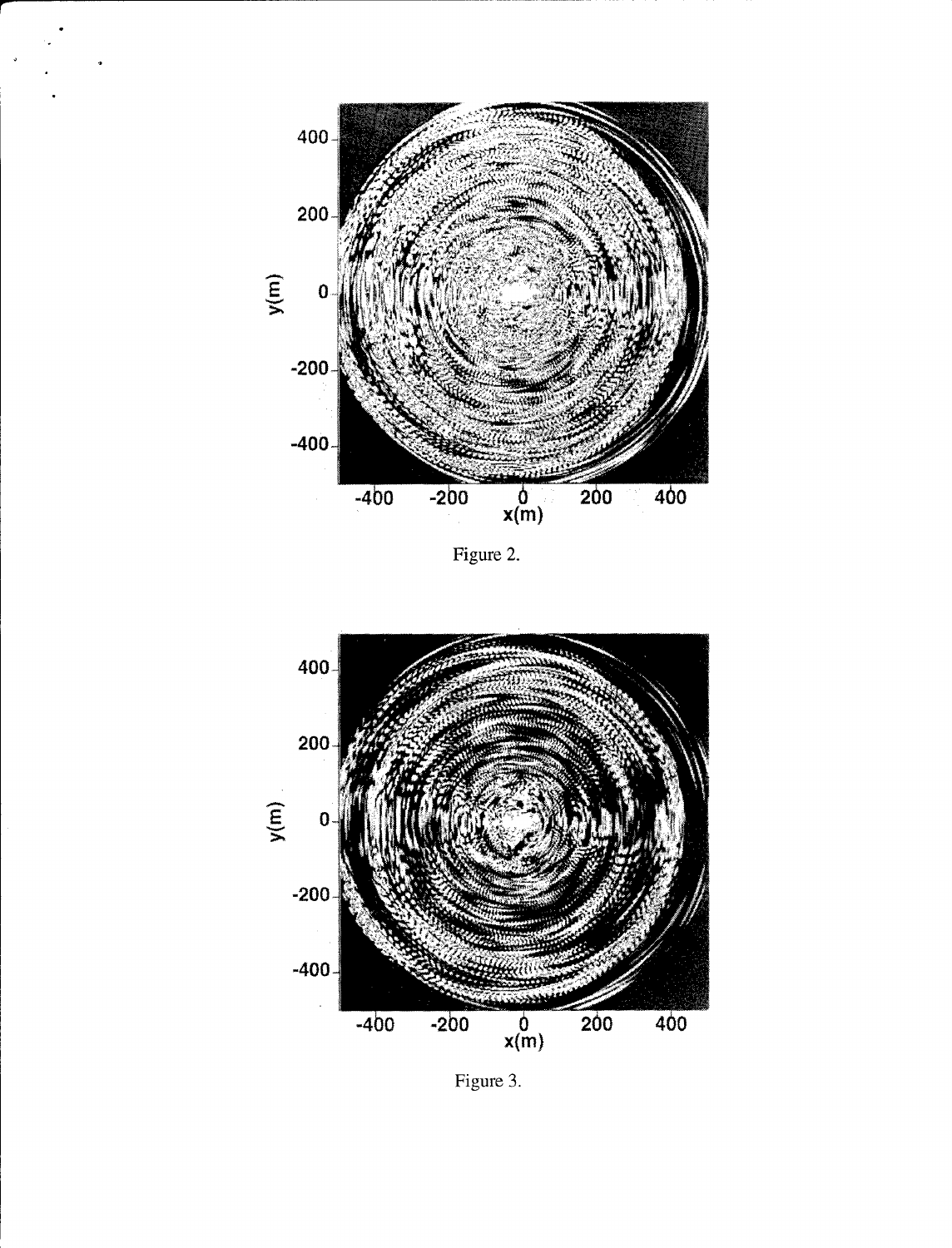using all of the receivers and only one transmitter. Fig. 3 shows the same image where 7 transmitters are used. The reduction in sidelobes is very apparent. In Fig. 4 three pulses have been averaged (coherently) to form the image and another reduction in sidelobes is clear. Fig. 5 shows the same three pulse averaging with all transmitters as Fig. 4, but was taken after the Auxillary array was moved to a position 90<sup>°</sup> from the initial location. Here the symmetry of the arrays has clearly changed, but the sidelobe structure is about the same. In Fig. 6 the six pulses from Fig's 4 and 5 have been coherently processed to effectively add 6 more receivers with significantly increased spatial diversity. The sidelobe structure is much reduced. We had proposed to increase the bandwidth of the sources from 200 Hz to 1 kHz. The effect of this change would have produced a dramatic reduction of the sidelobes near the brightest image locations. Funds were not available to effect those additions.

The photos taken from the helicopter have been processed to the same x-y grid as the acoustic images. During the experiment we had used a laser transit borrowed from the APL Arctic Group to survey in the locations of our apparatus and also the locations of prominent surface features. These features were used to obtain the photo-to-(x-y) transformation, as they can be readily seen in the photos.

We have developed four different imaging methods to locate the highest intensity scatterers and to image the scattered field. The best performance to date with simulated data has been achieved with a detection algorithm developed by Frank Henyey and Terry Ewart that utilizes the localized source properties of the backscattered field. A minimum variance technique, a third moment technique, and a standard Bartlett technique (used in Fig's 2-6 above) have been implemented. When the MIT data is available, these algorithms will have to be modified to incorporate their data in the imagers. This will be especially important for the ridge scattering measurements. The ultimate goal of measuring the ridge response is to allow development of a more comprehensive backscattering model based on the statistics (from satellite photos) of the ridging.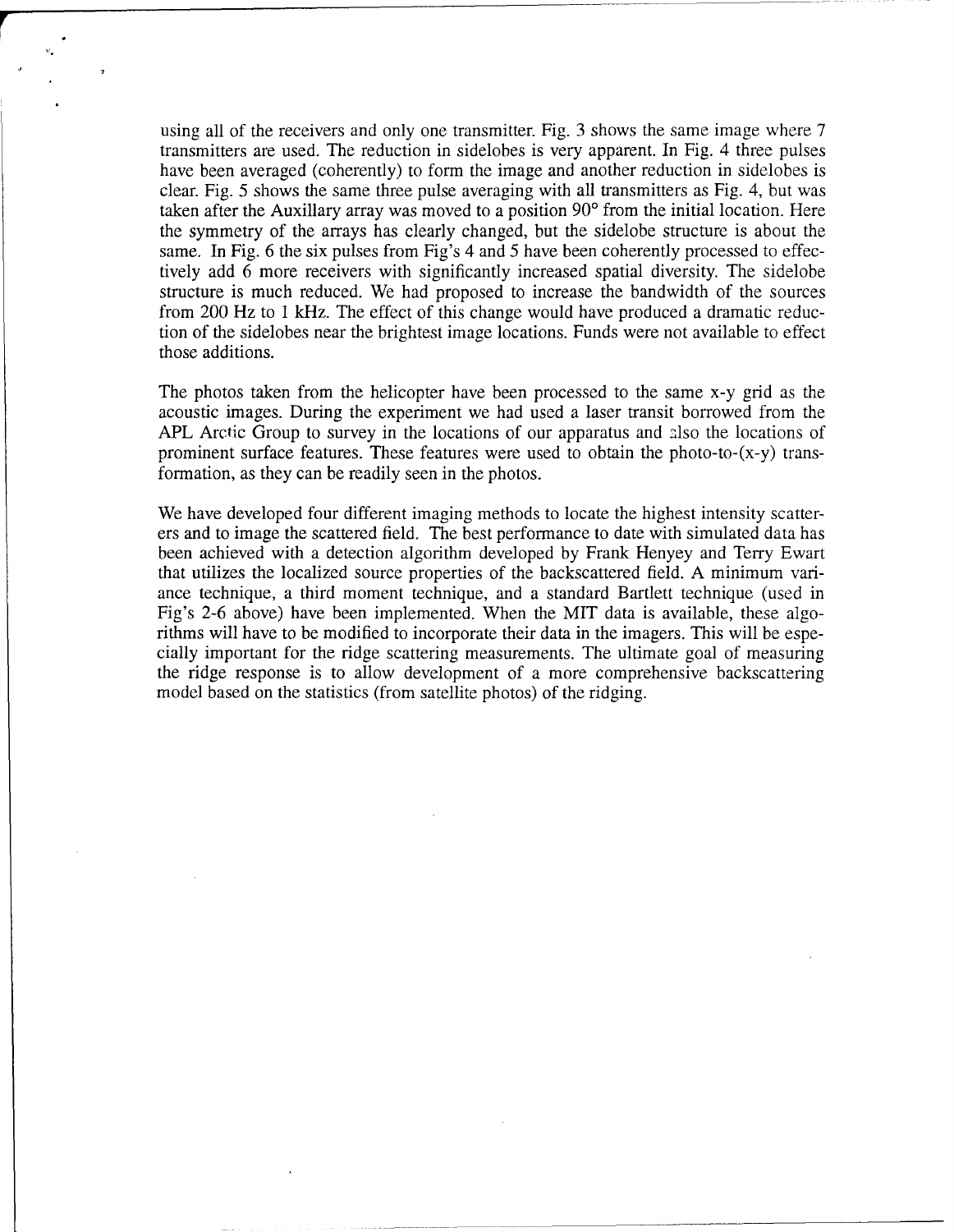

Figure 4.



Figure 5.